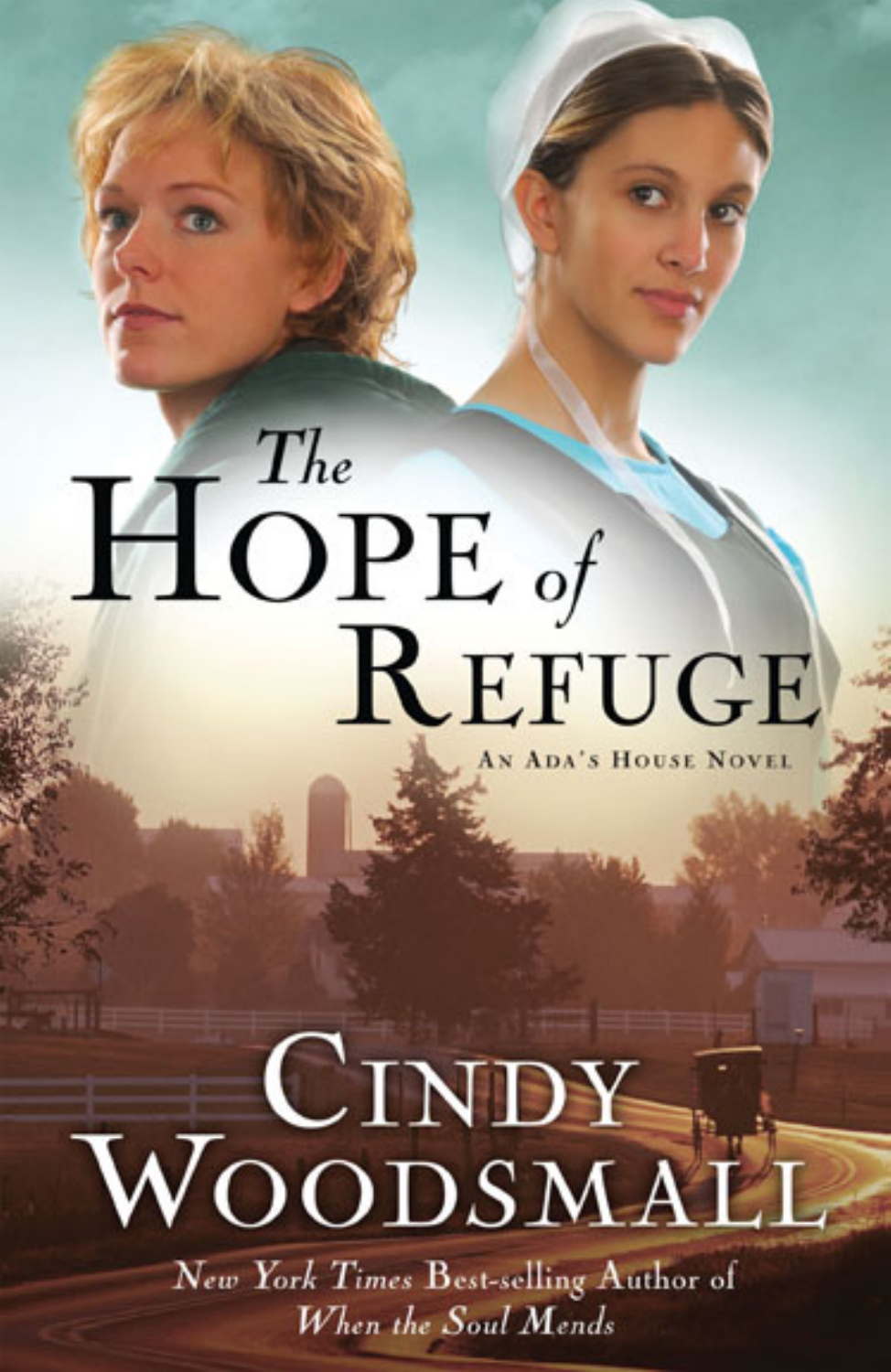### **Praise for** *The Hope of Refuge*

"What a beautiful story of hope and renewal! Cindy Woodsmall's *The Hope of Refuge* is an honest and moving portrayal that rings with authenticity. It warmed my heart long after I finished reading and reminded me that new beginnings are possible, truth frees, and love can make all things new, if only we can learn to trust again."

> —MARLO SCHALESKY, award-winning author of *If Tomorrow Never Comes* and *Beyond the Night*

"Cindy Woodsmall's *The Hope of Refuge* takes the reader on an emotional journey into the heart of Amish country and the heart of a very human heroine. A compelling novel of love lost and found with realistic characters from two very different worlds which become, beautifully, one."

> —KAREN HARPER, *New York Times* best-selling author of *Deep Down*

### **Praise for Cindy Woodsmall**

"A skillfully written story of forgiveness and redemption. Woodsmall's authentic characters illustrate beautifully how wounded souls can indeed be mended."

> —SUSAN MEISSNER, author of *The Shape of Mercy* and *White Picket Fences*

"Cindy Woodsmall writes *real*—real people, real conflicts, real emotions. When you open her book, you enter her world and live the story with the characters."

> —KIM VOGEL SAWYER, author of *Where Willows Grow* and *Waiting for Summer's Return*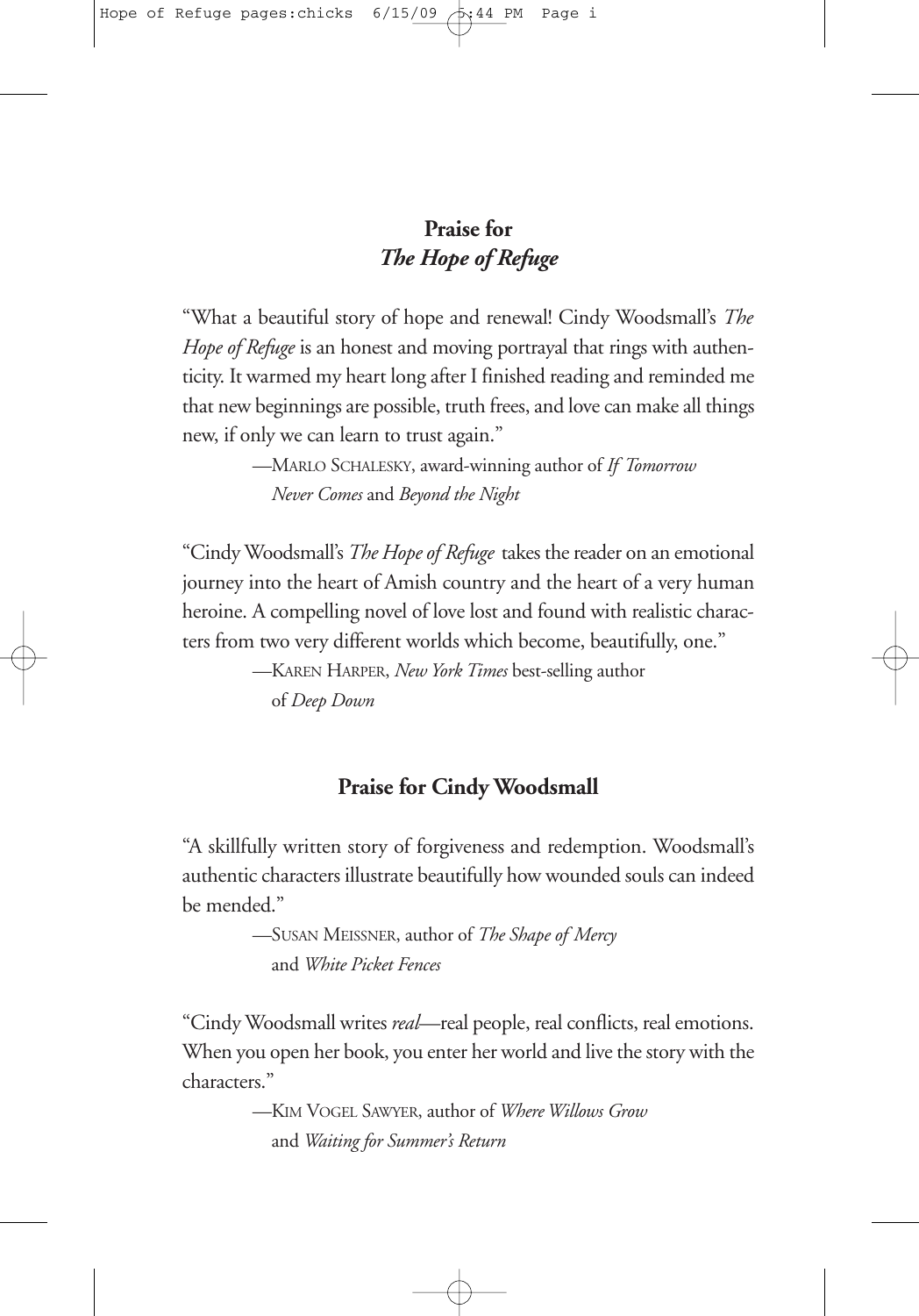"Reaching deep into the heart of the reader, Cindy Woodsmall pens a beautifully lyrical story.… She paints a vivid backdrop of Amish and Mennonite cultures with fascinating detail and memorable clarity. Fans of this genre will be thrilled to discover this new author."

—TAMERA ALEXANDER, best-selling author of *Rekindled*

"Like the stitches on a well-loved quilt, love and faith hold together Cindy Woodsmall's *When the Soul Mends,* the brilliantly written third story in the Sisters of the Quilt series. With deft plotting and characters that seem to jump off the page, this novel offers the timeless truth that forgiveness is the balm which heals all wounds and a blanket for the soul."

> —KATHLEEN Y'BARBO, author of *The Confidential Life of Eugenia Cooper*

"What a vibrant, strong, emotional story!"

—GAYLE ROPER, author of *Fatal Deduction* and the Seaside Seasons series

"Cindy Woodsmall's characters wrapped themselves around my heart and wouldn't let go."

> —DEBORAH RANEY, author of *A Vow to Cherish* and *Remember to Forget*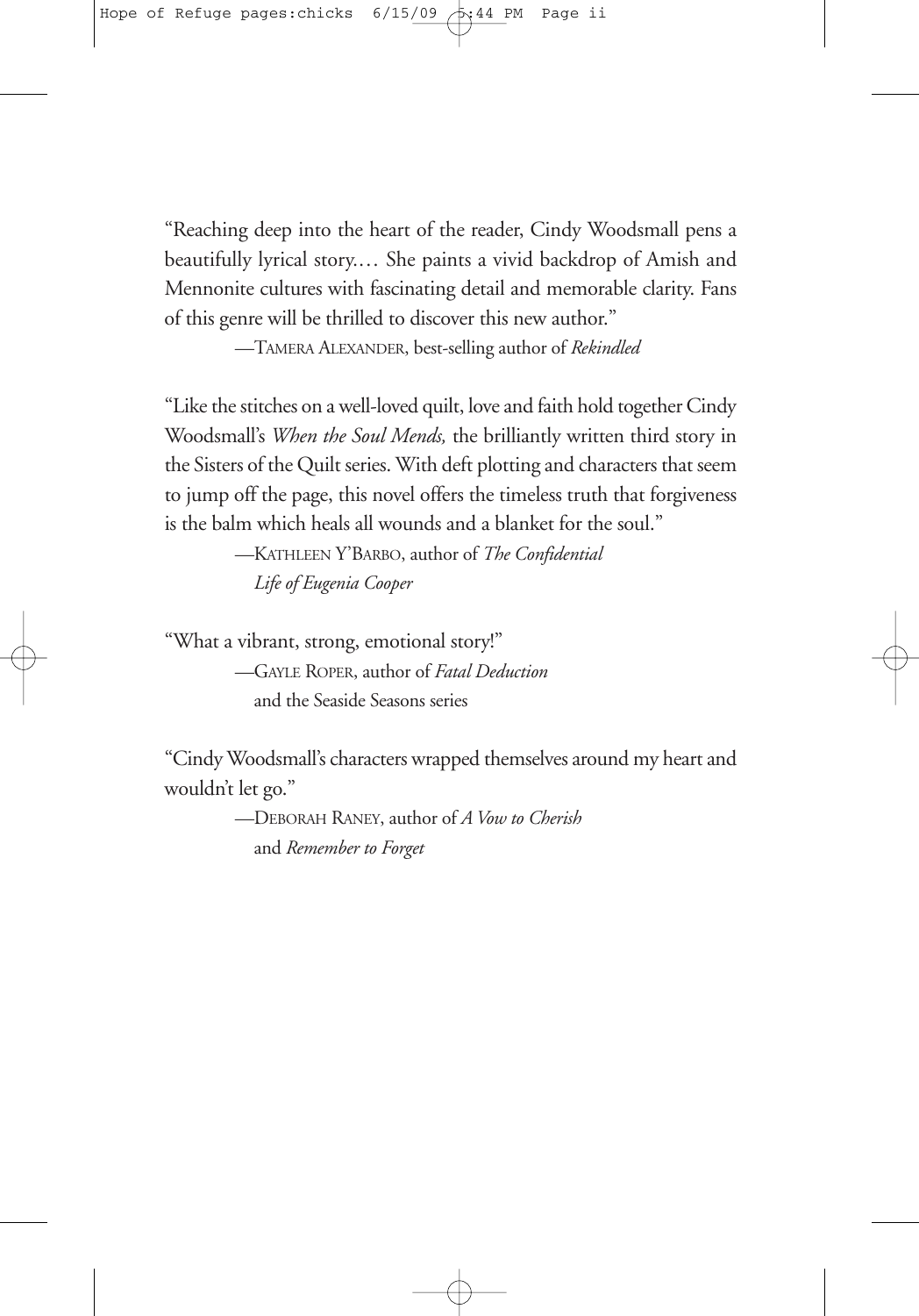*The* HOPE *of* REFUGE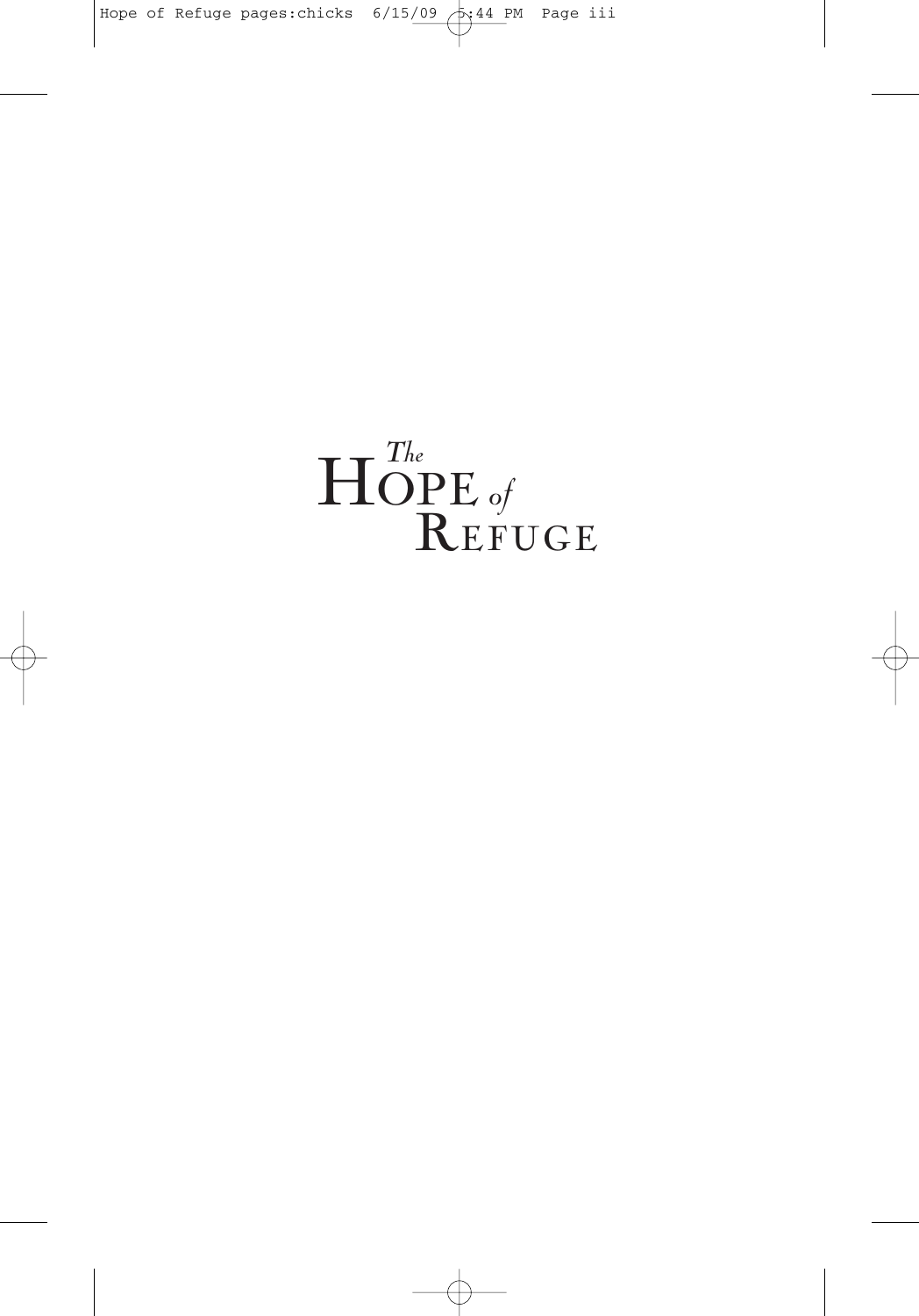### OTHER BOOKS BY CINDY WOODSMALL

*The Sound of Sleigh Bells When the Heart Cries When the Morning Comes When the Soul Mends*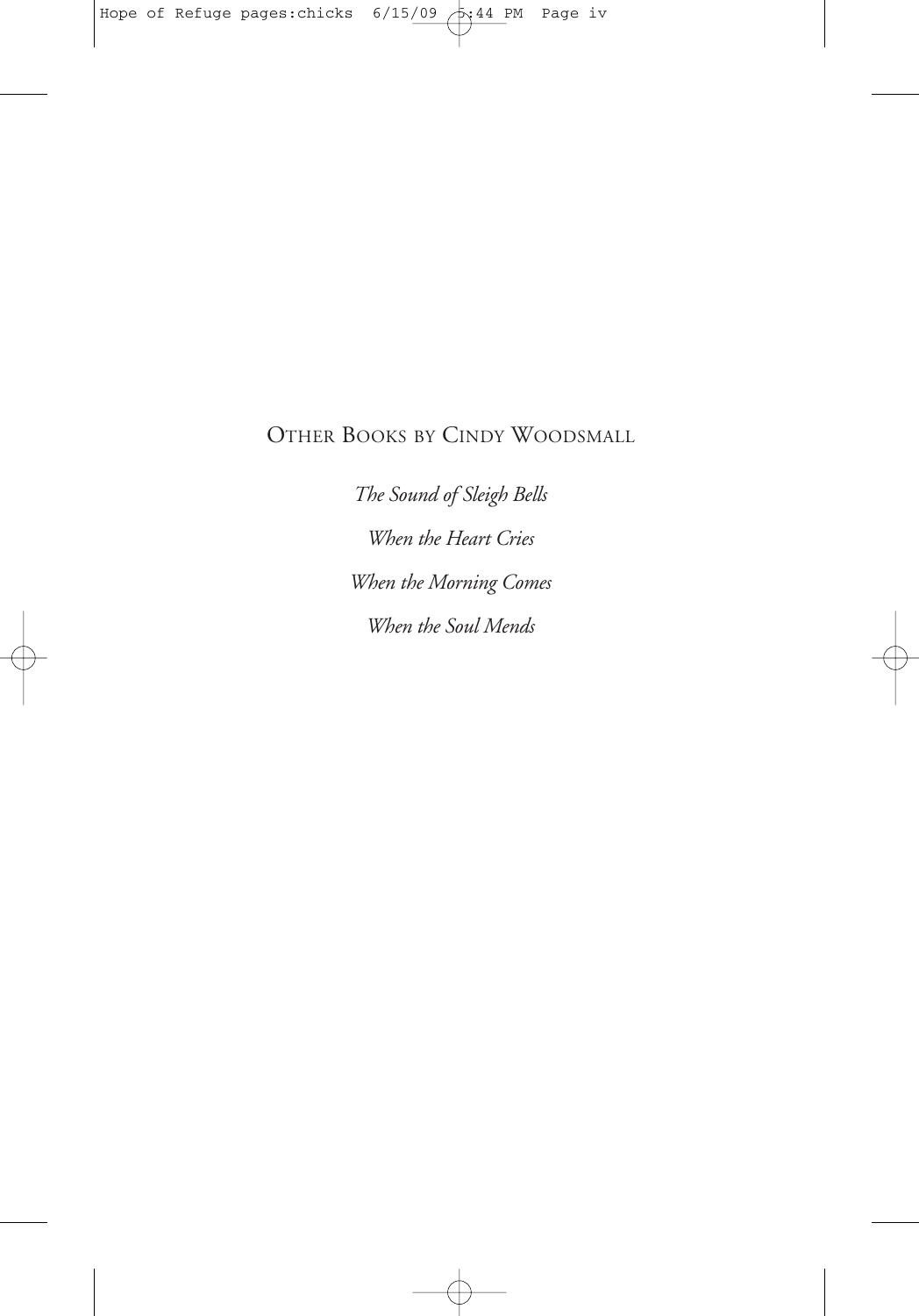# *The* HOPE *of* REFUGE

**A N O V E L**

## CINDY WOODSMALL

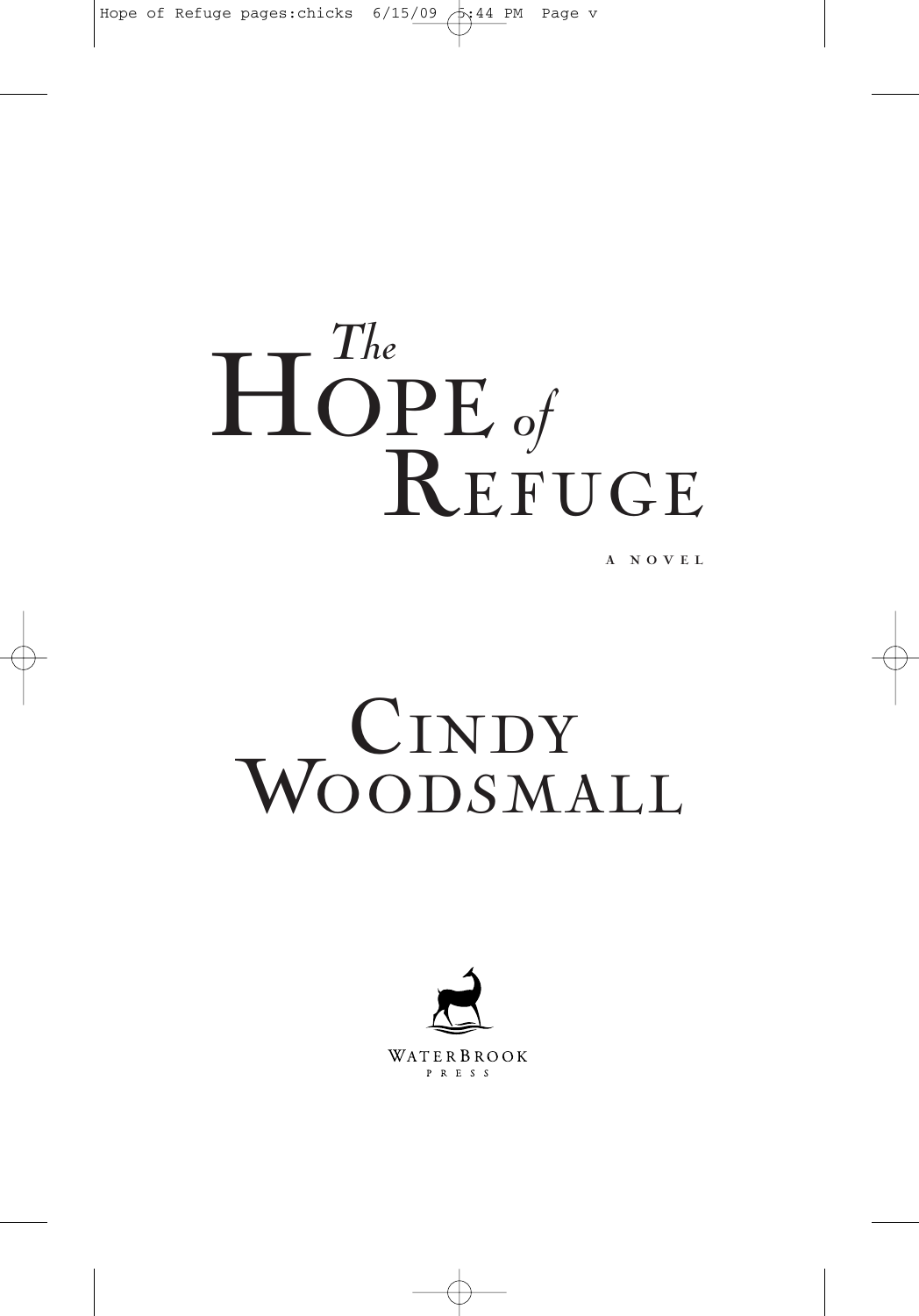THE HOPE OF REFUGE PUBLISHED BY WATERBROOK PRESS 12265 Oracle Boulevard, Suite 200 Colorado Springs, Colorado 80921

Scripture quotations are taken from the Holy Bible: International Standard Version® Release 2.0. Copyright © 1996-2009 by the ISV Foundation of Paramount, California USA. Used by permission of Davidson Press, LLC. All rights reserved internationally.

The characters and events in this book are fictional, and any resemblance to actual persons or events is coincidental.

ISBN 978-1-4000-7396-2 ISBN 978-0-307-45834-6 (electronic)

Copyright © 2009 by Cindy Woodsmall

All rights reserved. No part of this book may be reproduced or transmitted in any form or by any means, electronic or mechanical, including photocopying and recording, or by any information storage and retrieval system, without permission in writing from the publisher.

Published in the United States by WaterBrook Multnomah, an imprint of the Crown Publishing Group, a division of Random House Inc., New York.

WATERBROOK and its deer colophon are registered trademarks of Random House Inc.

Library of Congress Cataloging-in-Publication Data Woodsmall, Cindy. The hope of refuge : an Ada's house novel / Cindy Woodsmall. — 1st ed. p. cm. ISBN 978-1-4000-7396-2 — ISBN 978-0-307-45834-6 (electronic) 1. Amish—Fiction. I. Title. PS3623.O678H67 2009 813'.6—dc22

2009015969

Printed in the United States of America 2009—First Edition

10 9 8 7 6 5 4 3 2 1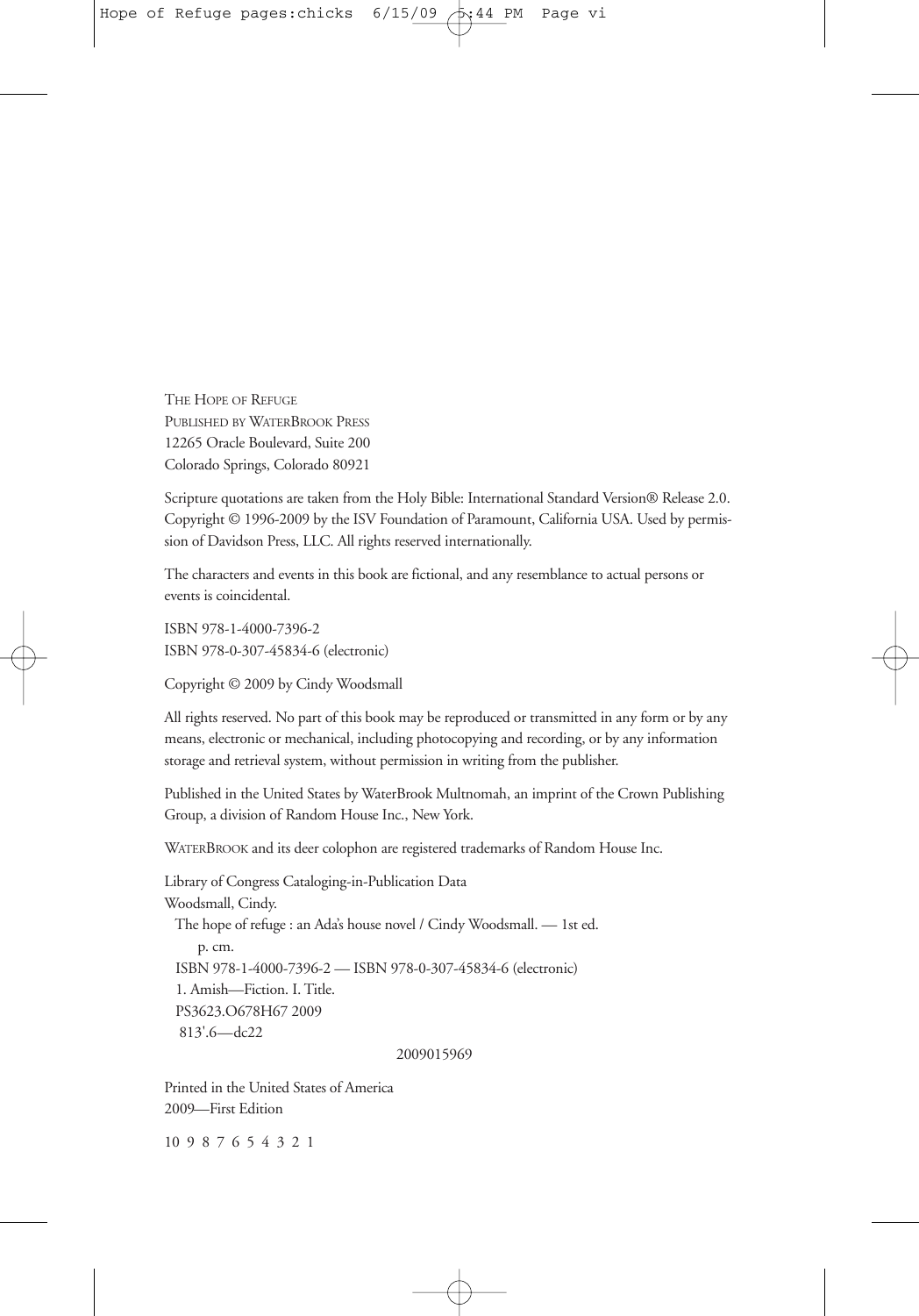### *To Justin, Adam, and Tyler*

The Hope of Refuge *shares the story of several moms—their strengths, weaknesses, joys, and sorrows. I dedicate this book to you because each of you woke a different part of me before I even felt you move inside me. When I held you in my arms, it seemed my very DNA shifted. Without conscious effort, you stirred me with a challenge to be your mom—to become more than I ever was before. I found strength where weakness had once been. As you grew, you stumbled on weaknesses I hadn't known existed. But because of you, I discovered that life had a euphoric side. And I learned that where I ended where my strength, wisdom, and determination failed—God did not. For Him and for each of you, I am eternally grateful…*

 $\vee$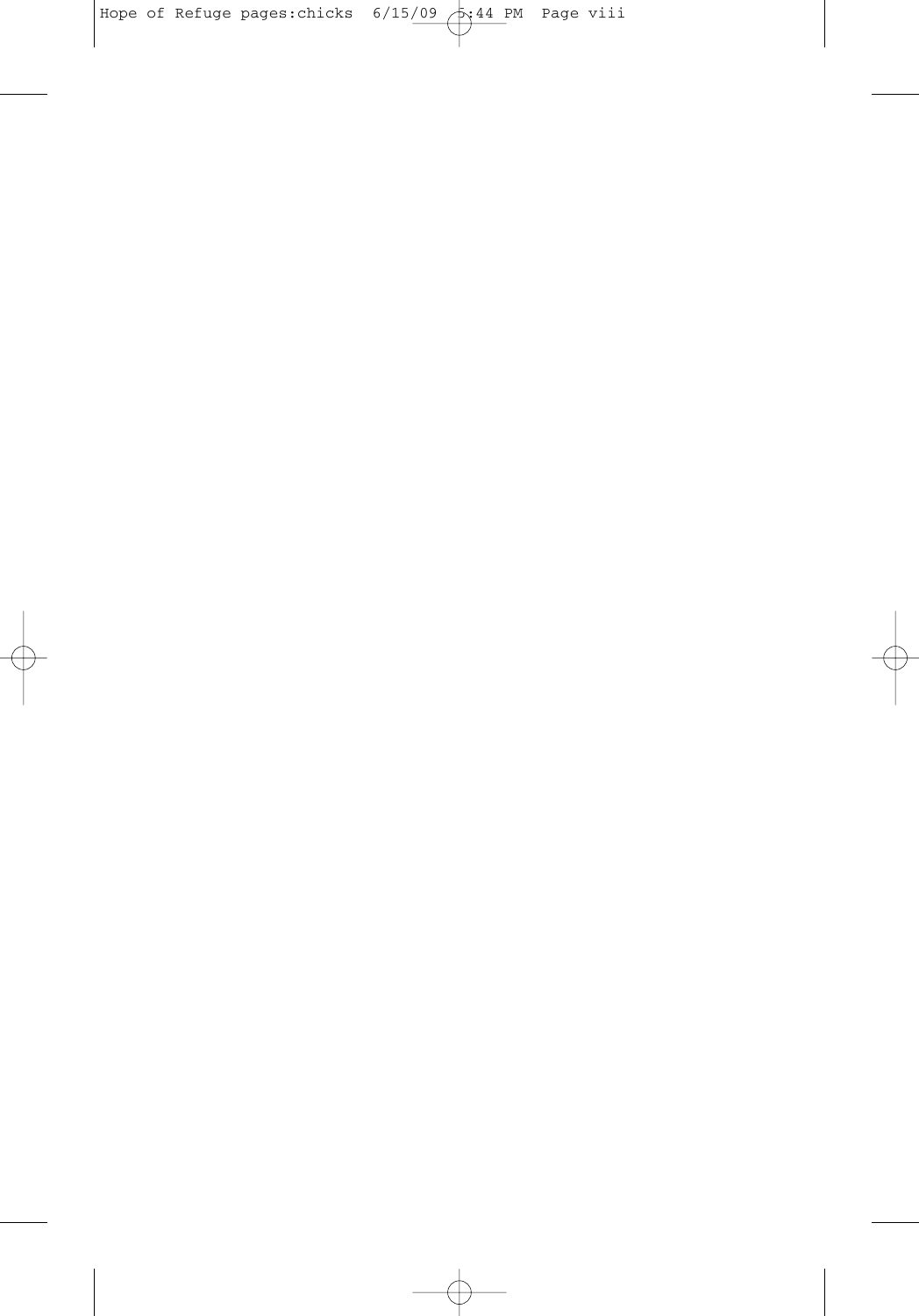

Prologue

"Mama, can you tell me yet?" Cara held her favorite toy, stroking the small plastic horse as if it might respond to her tender touch.The brown ridges, designed to look like fur, had long ago faded to tan.

Mama held the well-worn steering wheel in silence while she drove dirt roads Cara had never seen before. Dust flew in through the open windows and clung to Cara's sweaty face, and the vinyl seat was hot to the touch when she laid her hand against it. Mama pressed the brake pedal, slowing the car to a near stop as they crossed another bridge with a roof over it. A covered bridge, Mama called it.The bumpiness of the wooden planks jarred Cara, making her bounce like she was riding a cardboard box down a set of stairs.

Mama reached across the seat and ran her hand down the back of Cara's head, probably trying to smooth out one of her cowlicks. No matter how short Mama cut her hair, shesaid the unruly mop always won the battle. "We're going to visit a…a friend of mine. She's Amish." She placed her index finger on her lips. "I need you to do as the mother of Jesus did when it came to precious events. She treasured them in her heart and pondered them. I know you love our diary, and since you turned eight, you've been determined to write entries about everything, but you can't not this time. No drawing pictures or writing about any part of this trip. And you can't ever tell your father, okay?"

Sunlight bore down on them again as they drove out of the covered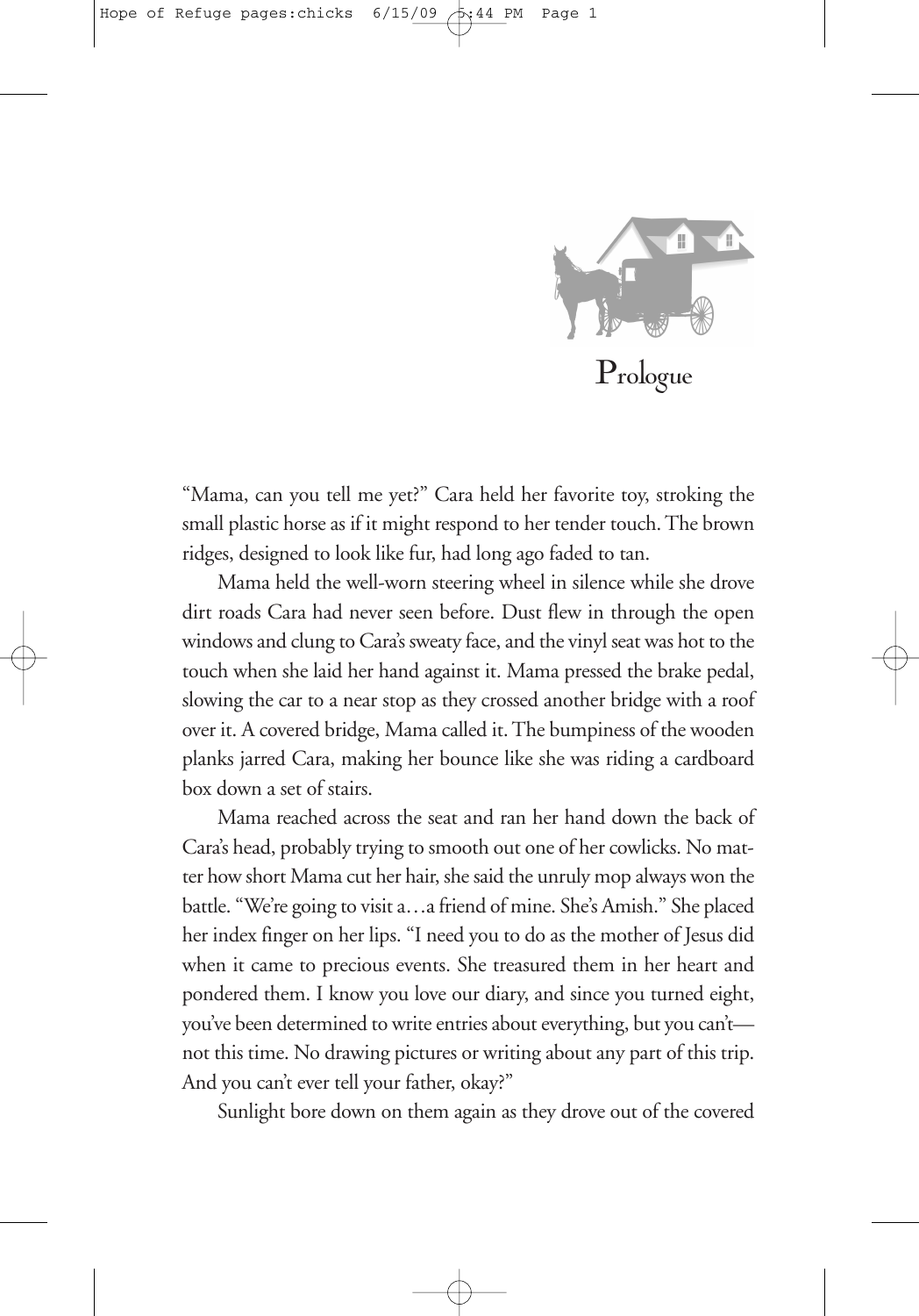bridge. Cara searched the fields for horses. "Are we going to your hiding place?"

Cara had a hiding place, one her mother had built for her inside the wall of the attic. They had tea parties in there sometimes when there was money for tea bags and sugar. And when Daddy needed quiet, her mother would silently whisk her to that secret room. If her mama didn't return for her by nightfall, she'd sleep in there, only sneaking out for a minute if she needed to go to the bathroom.

Mama nodded. "I told you every girl needs a fun place she can get away to for a while, right?"

Cara nodded.

"Well, this is mine. We'll stay for a couple of days, and if you like it, maybe we'll move here one day—just us girls."

Cara wondered if Mama was so tired of the bill collectors hounding her and Daddy that she was thinking of sneaking away and not even telling him where she was going. The familiar feeling returned—that feeling of her insides being Jell-O on a whirlybird ride. She clutched her toy horse even tighter and looked out the window, imagining herself on a stallion galloping into a world where food was free and her parents were happy.

After they topped another hill, her mother slowed the vehicle and pulled into a driveway. Mama turned off the car. "Look at this place, Cara. That old white clapboard house has looked the same since I was a child."

The shutters hung crooked and didn't have much paint left on them. "It's really small, and it looks like ghosts live here."

Her mama laughed. "It's called a *Daadi Haus,* which means it's just for grandparents once their children are grown. It only has a small kitchen, two bedrooms, and a bathroom. This one has been here for many years. You're right—it does look dilapidated. Come on."

Seconds after Cara shut the passenger door, an old woman stepped out from between tall rows of corn. She stared at them as if they were aliens, and Cara wondered if her mama really did know these people.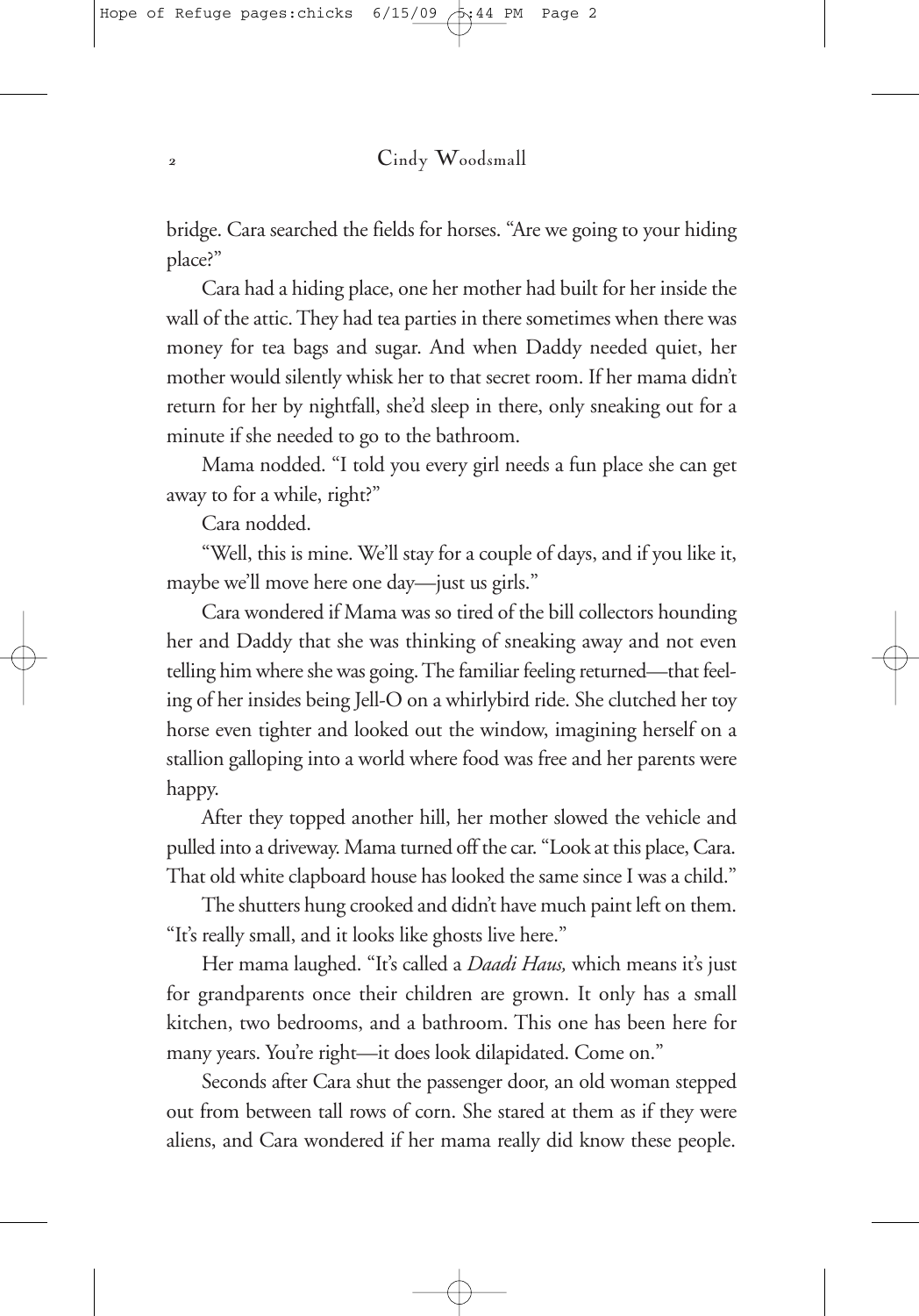The woman wore a long burgundy dress and no shoes.The wrinkles covering her face looked like a road map, with the lines taking on new twists as she frowned. Though it was July and too hot for a toboggan cap, she wore a white one.

*"Grossmammi Levina, ich bin kumme bsuche. Ich hab aa die Cara mitgebrocht."*

Startled, Cara looked up at her mama. What was she saying? Was it code? Mama wasn't even good at pig Latin.

The old woman released her apron, and several ears of corn fell to the ground. She hurried up to Mama. "Malinda?"

Tears brimmed in Mama's eyes, and she nodded. The older woman squealed, long and loud, before she hugged Mama.

A lanky boy came running from the rows. "Levina, *was iss letz*?" He stopped short, watching the two women for a moment before looking at Cara.

As hestudied her, she wondered if shelooked as odd to him as he did to her. She hadn't seen a boy in long black pants since winter ended, and she'd never seen one wear suspenders and a straw hat. Why would he work in a garden in a Sunday dress shirt?

He snatched up several ears of corn the woman had dropped, walked to a wooden wheelbarrow, and dumped them.

Cara picked up the rest of the ears and followed him. "You got a name?"

"Ephraim."

"I can be lots of help if you'll let me."

"Ya ever picked corn before?"

Cara shook her head. "No, but I can learn."

He just stood there, watching her.

She held out her horse to him. "Isn't she a beauty?"

He shrugged. "Looks a little worn to me."

Cara slid the horse into her pocket.

Ephraim frowned. "Can I ask you a question?"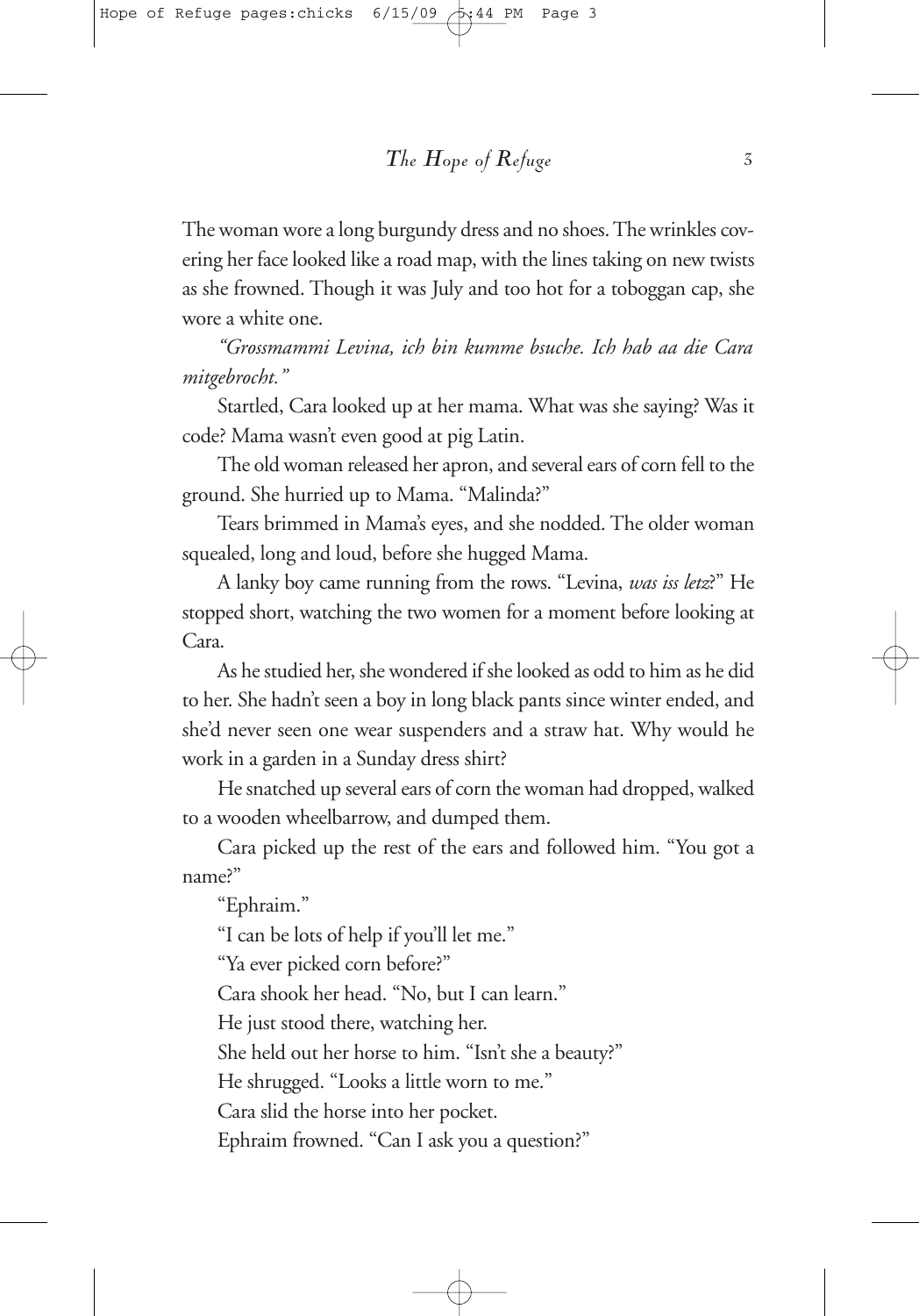She nodded. "Are you a boy or a girl?"

The question didn't bother her. She got it all the time at school from new teachers or ones who didn't have her in their classes. They referred to her as a young man until they realized she wasn't a boy. Lots of times it worked for her, like when she slipped right past the teacher who was the lavatory monitor and went into the boys' bathroom to teach Jake Merrow a lesson about stealing her milk money. She got her money back, and he never told a soul that a girl gave him a fat lip. "If I say I'm a boy, will you let me help pick corn?"

Ephraim laughed in a friendly way. "You know, I used to have a worn horse like the one you showed me. I kept him in my pocket too, until I lost him."

Cara shoved the horse deeper into her pocket. "You lost him?"

He nodded. "Probably down by the creek where I was fishing. Do you fish?"

She shook her head. "I've never seen a creek."

"Never seen one? Where are you from?"

"New York City. My mama had to borrow a car for us to get beyond where the subway ends."

"Well, if you're here when the workday is done, I'll show you the creek. We got a rope swing, and if your mama will let you, you can swing out and drop into the deep part. How long are you here for?"

She looked around the place. Her mama and the old woman were sitting under a shade tree, holding hands and talking. Across the road was a barn, and she could see a horse inside it. Green fields went clear to the horizon. She took a deep breath. The air smelled delicious, like dirt, but not city dirt. Like growing-food dirt. Maybe this was where her horse took her when she dreamed. The cornstalks reached for the sky, and her chest felt like little shoes were tap-dancing inside it. She should have known that if her mama liked something, it was worth liking.

"Until it's not a secret anymore, I think."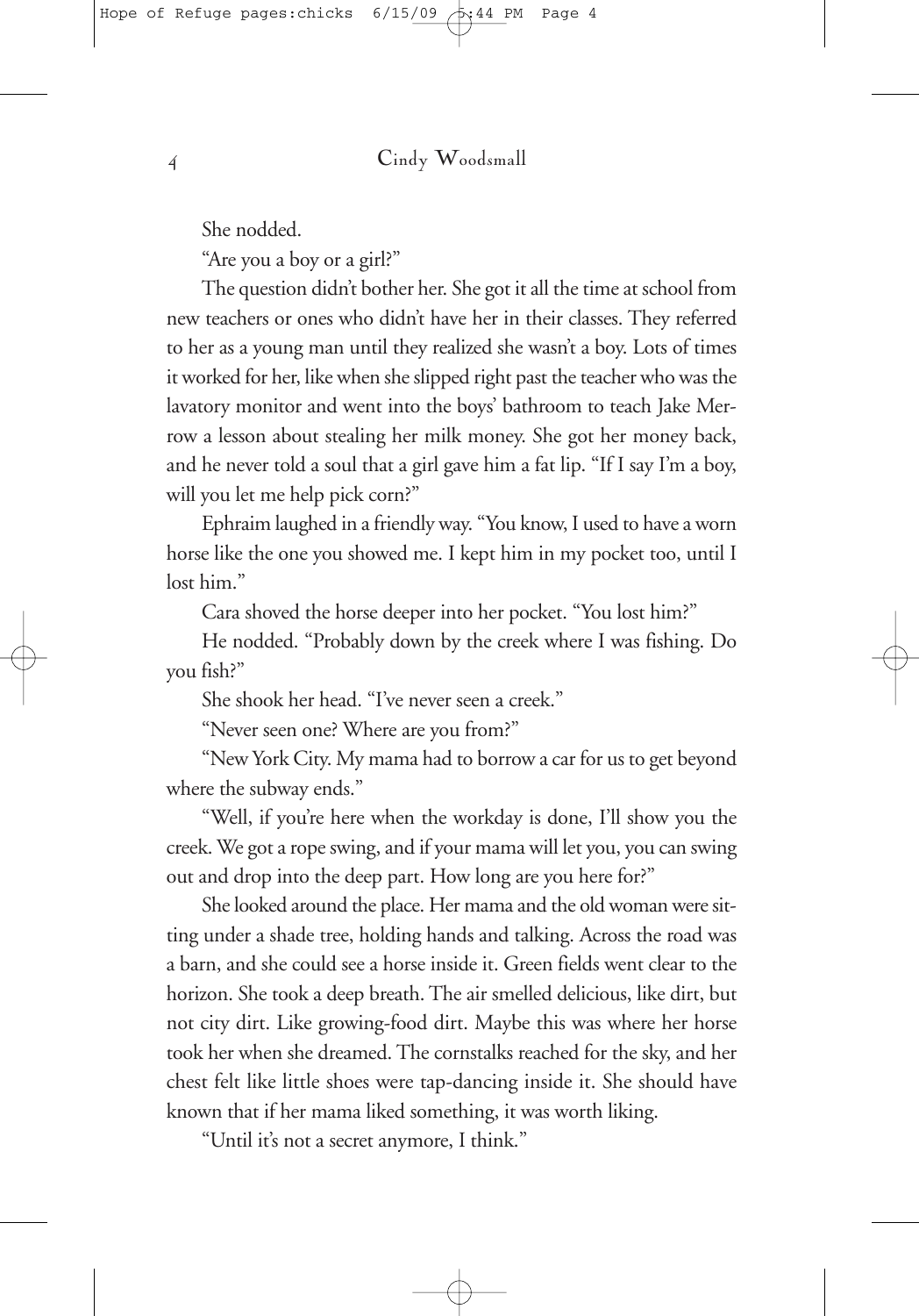

### *Twenty years later*

Sunlight streamed through the bar's dirty windows as the lunch crowd filled the place. Cara set two bottles of beer on the table in front of the familiar faces.

The regulars knew the rules: all alcoholic drinks were paid for upon delivery. One of the men held a five-dollar bill toward her but kept his eyes on the television. The other took a long drink while he slid a hundreddollar bill across the table.

She stared at the bill, her heart pounding with desire. If earning money as a waitress wasn't hard enough, Mac kept most of their tips.The money the customer slid across the table wasn't just cash but power. It held the ability for her to fix Lori something besides boiled potatoes next week and to buy her a pair of shoes that didn't pinch her feet.

*Would the customer even notice if I shortchanged him from such a large amount?*

Lines of honesty were often blurred by desperation. Cara loathed that she couldn't apply for government help and that she had to uproot every few months to stay a few steps ahead of a maniac. Moving always cost money. Fresh security deposits on ever-increasing rents. Working time lost as she searched for another job—each one more pathetic than the one before it. Mike had managed to steal everything from her but mere existence. And her daughter.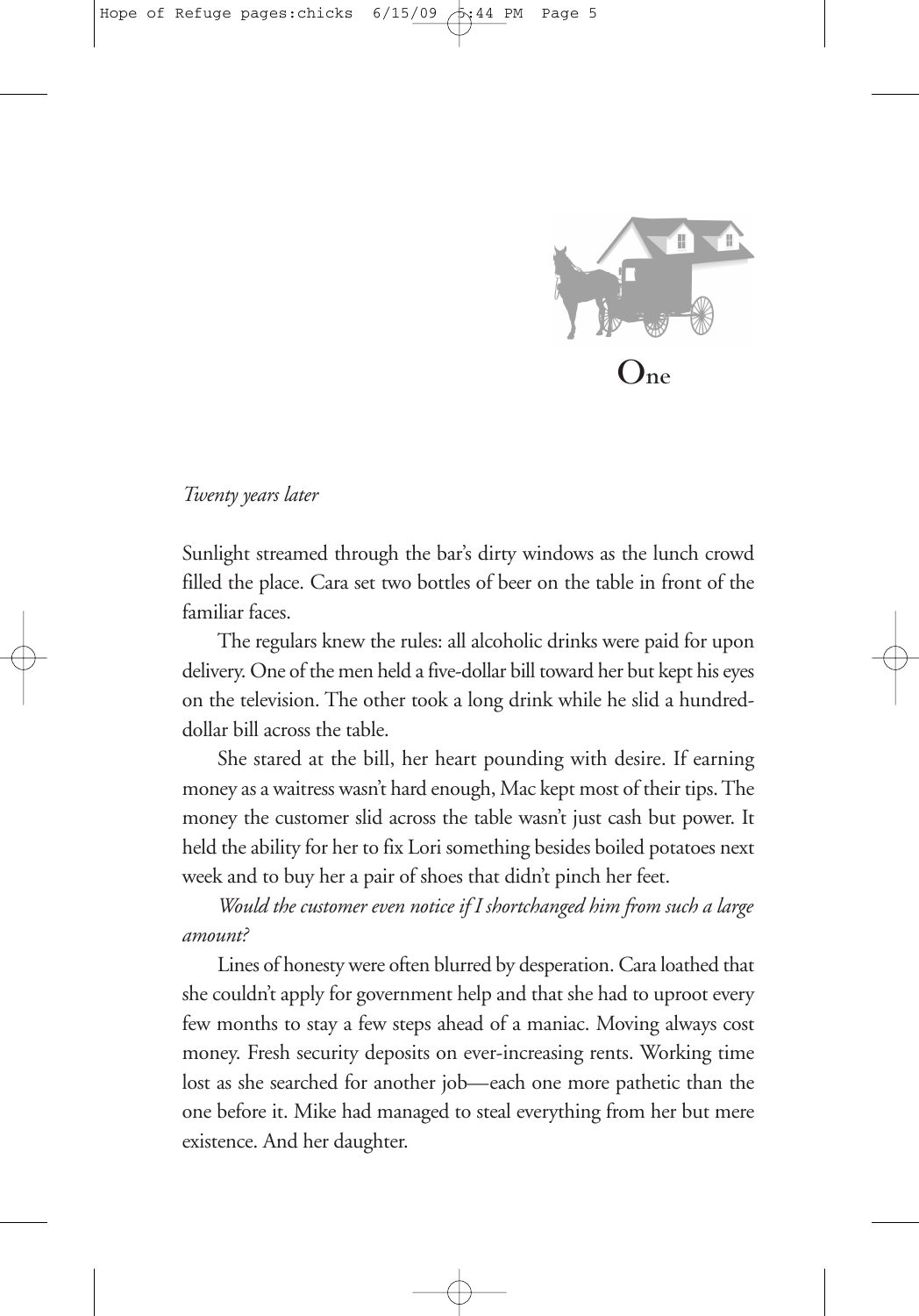"I'll get your change." *All of it.* She took the money.

"Cara." Mac's gruff voice sailed across the room. From behind the bar he motioned for her. "Phone!" He shook the receiver at her. "Kendal says it's an emergency."

Every sound echoing inside the wooden-and-glass room ceased. She hurried toward him, snaking around tables filled with people.

"Keep it short." Mac passed the phone to her and returned to serving customers.

"Kendal, what's wrong?"

"He found us." Her friend's usually icy voice shook, and Cara knew she was more frightened than she'd been the other times.

*How could he after all we've done to hide?* "We got a letter at our new place?"

"No. Worse." Kendal's words quaked. "He was here. Broke the lock and came inside looking for you. He ransacked the place."

"He what?"

"He's getting meaner, Cara. He ripped open all the cushions, turned mattresses, emptied drawers and boxes. He found your leather book and... and insisted I stay while he made himself at home and read through it."

"We've got to call the police."

"You know we can't…" Kendal dropped the sentence, and Cara heard her crying.

They both knew that going to the police would be a mistake neither of them would survive.

One of the waitresses plunked a tray of dirty dishes onto the counter. "Get off the phone, princess."

Cara plugged her index finger into her ear, trying desperately to think. "Where's Lori?"

"I'm sure they moved her to after-school care." Through the phone line Cara heard a car door slam. They didn't own a car.

A male voice asked, "Where to?"

Cara gripped the phone tighter. "What's going on?"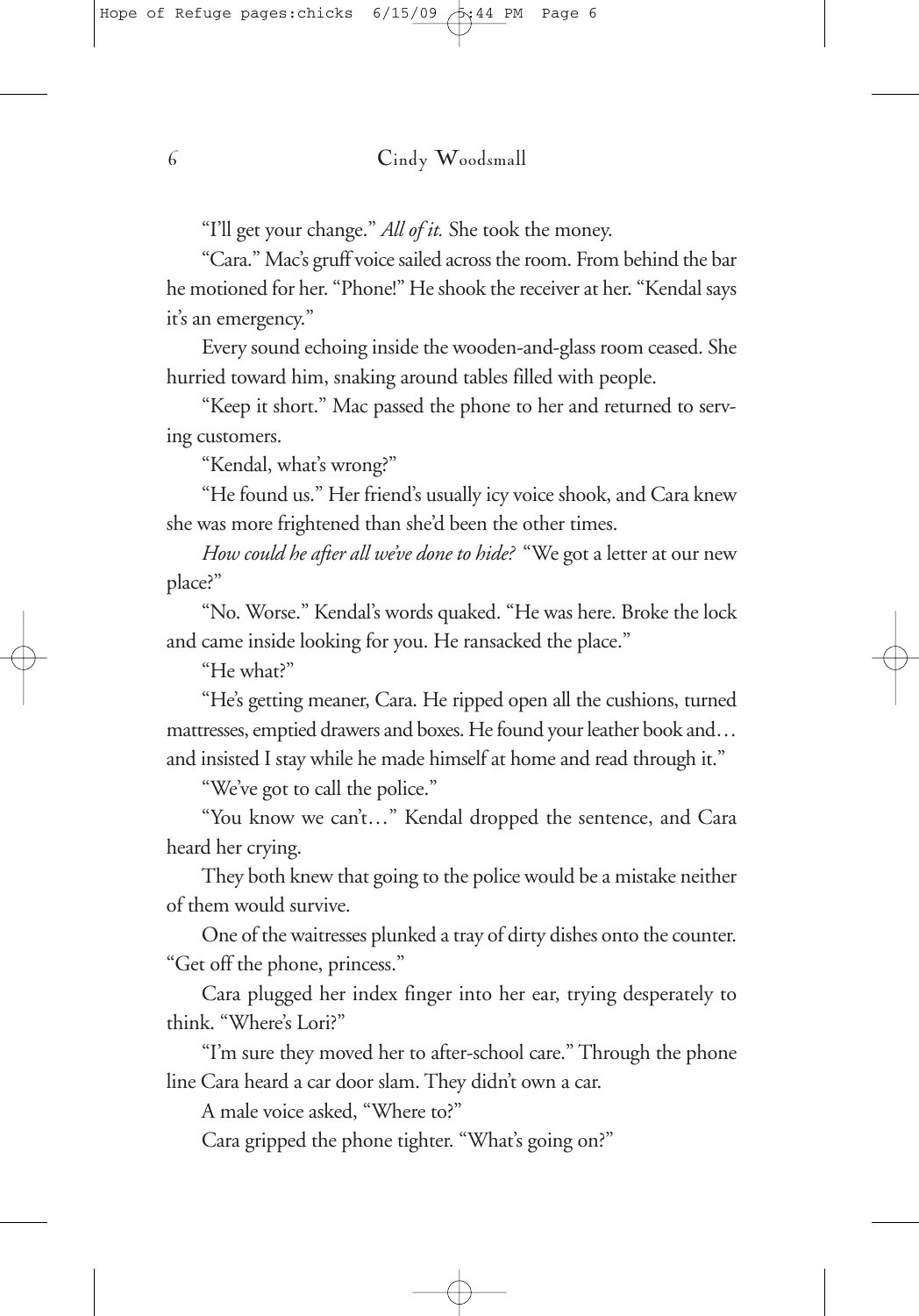Kendal sobbed. "I'm sorry. I can't take this anymore. All we do is live in fear and move from one part of New York to another. He's…he's not after me."

"You know he's trying to isolate me from everyone. Please, Kendal."

"I…I'm sorry. I can't help you anymore," Kendal whispered. "The cab's waiting."

Disbelief settled over her. "How long ago did he break in?"

From behind Cara a shadow fell across the bar, engulfing her. "Hi, Care Bear."

She froze. Watching the silhouette, she noted how tiny she was in comparison.

Mike's thick hand thudded a book onto the bar beside her. He removed his hand, revealing her diary. "I didn't want to do it this way, Care Bear. You know that about me. But I had to get inside your place to try to find answers for why you keep running off."

She swallowed a wave of fear and faced him but couldn't find her voice.

"Johnny's been dead for a while. Now you're here…with me. " His massive body loomed over her. "I'd be willing to forget that you ever picked that loser. We could start fresh. Come on, beautiful, I can help you."

*Help me?* The only person Mike wanted to help was himself—right into her bed.

"Please…leave me alone."

His steely grin unnerved her, and silence fell in the midst of the bar's noise. Thoughts of how to escape him exploded in her mind like fireworks shooting out in all directions. But before she could focus, they disappeared into the darkness, leaving only trails of smoke. Fear seemed to take on its own life form, one threatening to stalk her forever.

He tapped her diary. "I know it all now, even where you'd hide if you ran again, which is *not* happening, right?" The threatening tone in his voice was undeniable, and panic stole her next breath. "I know your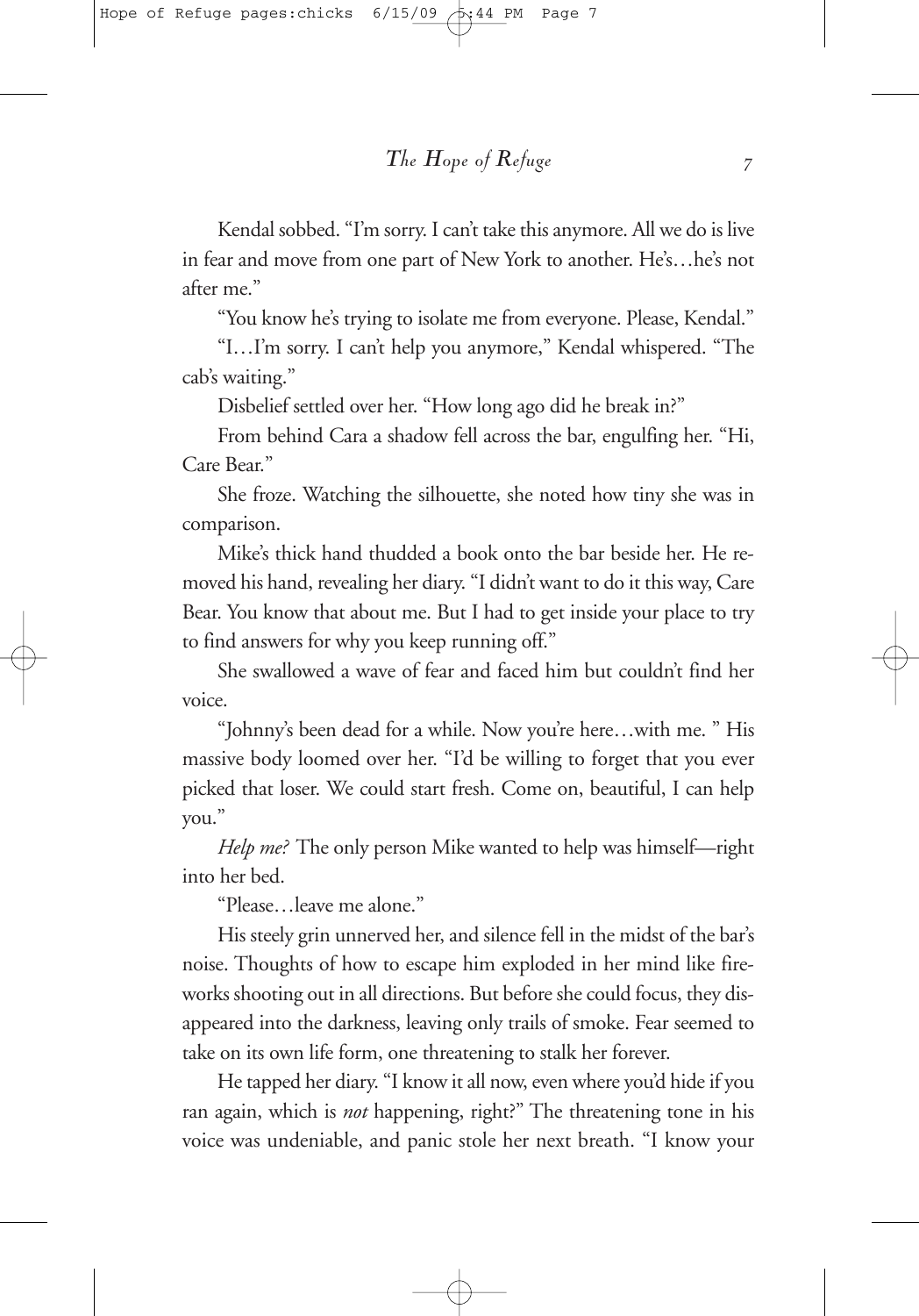daughter just as well as you do now. What happens if I show up one day after school with a puppy named Shamu?"

Cara's legs gave way. Without any effort he held her up by her elbow. After she'd spent years of hide-and-seek in hopes of protecting Lori, now he knew Lori's name, her school, her likes and dislikes. Shaking, she looked around for help. Bottles of various sizes and shapes filled the bar's shelves.The television blared. Blank faces stared at it.The man who had given her the hundred-dollar bill glanced at her before turning to another waitress.

Apathy hung in the air, like smog in summer, reminding her that there was no help for peoplelike her and Lori. On a good day there were distractions that made them forget for a few hours. Even as her mind whirled, life seemed to move in slow motion. She had no one.

"You know how I feel about you." His voice softened to a possessive whisper, making her skin crawl. "Why do you gotta make this so tough?" Mike ran his finger down the side of her neck. "My patience is gone, Care Bear."

Where could she hide now? Somewhere she could afford that he wouldn't know about and couldn't track her to. A piece of a memory washed in colorless fog—wavered before her like a sheet on a clothesline.

An apron. A head covering. An old woman. Rows of tall corn.

He dug his fingers into her biceps. Pain shot through her, and the disjointed thoughts disappeared. "Don't you dare leave again. I'll find you. You know I can...every time." His eyes reflected that familiar mixture of spitefulness and uncertainty as he willed her to do his bidding. "I call the shots. Not you. Not dear old Johnny. Me."

But maybe he didn't. A tender sprig of hope took root. If she could latch on to that memory—if it was even real—she might have a place to go. Somewhere Mike couldn't find her and she wouldn't owe anyone her life in exchange for food and shelter. Doubts rippled through her, trying to dislodge her newfound hope. It was probably a movie she'd watched. Remembering any part of her life, anything true, before her mama died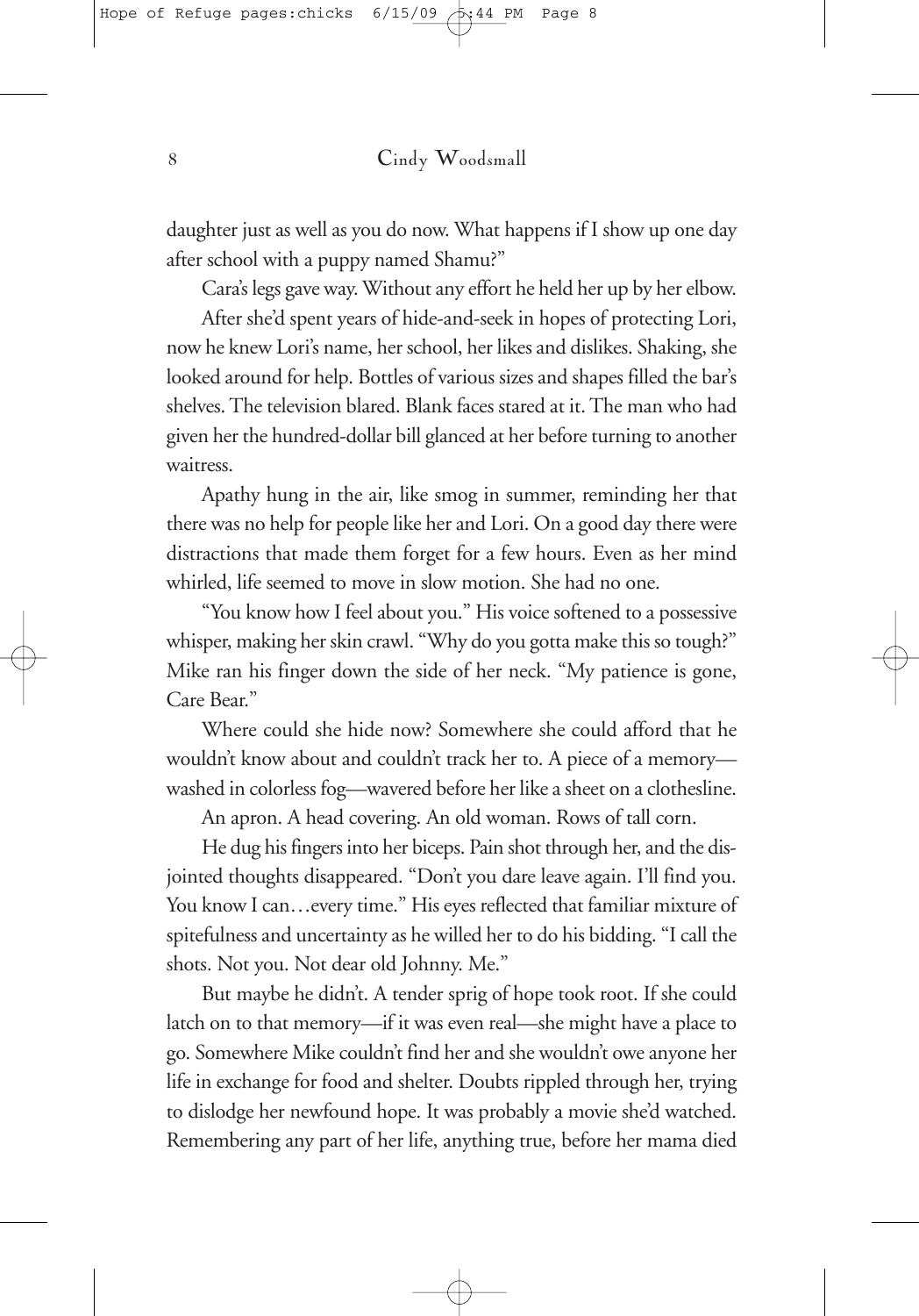seemed as impossible as getting free of Mike. She'd been only eight when her mother was killed by a hit-and-run driver as she crossed a street. Things became so hard after that, anything before seemed like shadows and blurs.

As she begged for answers, faint scenes appeared before her. A kitchen table spread with fresh food. A warm breeze streaming through an unfamiliar window. Sheets flapping on a clothesline. Muffled laughter as a boy jumped into a creek.

Was it just a daydream? Or was it somewhere she'd once been, a place she couldn't reach because she couldn't remember?

Her heart raced. She had to find the answer.

Mike pulled the phone from her hand, a sneer overriding the insecurity he tried hard to cover. "You're more afraid of one thing than anything else. And I know what that is." He eased the receiver into its cradle and flipped the diary open. "If you don't want nothing to cause the social workers to take her..." He tapped his huge finger on a photo of Lori. "Think about it, Care Bear. And I'll see you at your place when your shift is over." He strode out the door.

Cara slumped against the counter. No matter how hard she tried, she landed in the same place over and over again—in the clutches of a crazy man.

In spite of the absurdity of it, shelonged for a cigarette. It would help her think and calm her nerves.

Clasped in her fist was the cash the two men had given for their drinks. She rubbed it between her fingers. If she slipped out the back door, no one at Mac's would have a clue where she went. She could pick up Lori and disappear.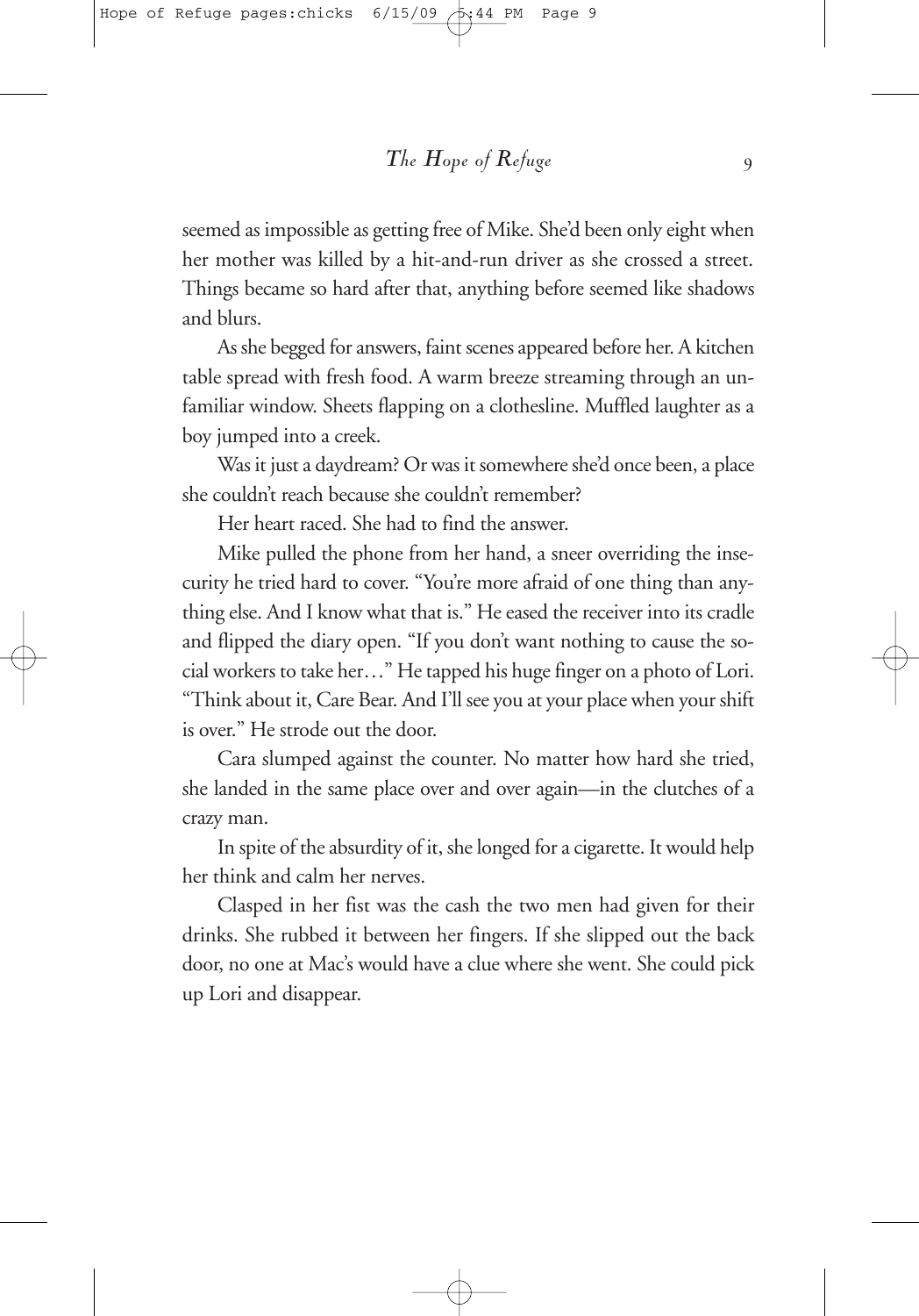

Ephraim and Anna Mary gently swayed back and forth in his yard. Chains ran from the large oak tree overhead and attached to the porch swing.The metal chain felt cool inside his palm, and the new spring leaves rustled overhead. He held out his free hand to Anna Mary. Without a word she smiled and slid her soft hand into his.

This small sanctuary where they sat was surrounded by tall hedges on three sides. The fourth side was open and had a view of a pasture, livestock, and a large pond. The hiddy—as he called it—afforded privacy that was hard to come by on Mast property. Ephraim had created the concealed area when he returned to the farm nine years ago, appreciating that his family wouldn't enter unless invited.

Storm clouds moved across the night sky, threatening to block his view of the stars and the clear definition of the crescent moon. Even without his telescope, he could pick out the Sea of Crisis and to its left the Sea of Fertility.

Anna Mary squeezed his hand. "What are you thinking about?"

"The gathering thunderhead." He gestured toward the southwest. "See it? In a few minutes it'll ruin my stargazing, but the spring showers will be just what the corn seed needs."

She angled her head, watching him. "I don't understand what you see night after night of looking at the same sky."

During the few evenings she joined him out here, she paid little attention to the awesome display spread out across the heavens. Her inter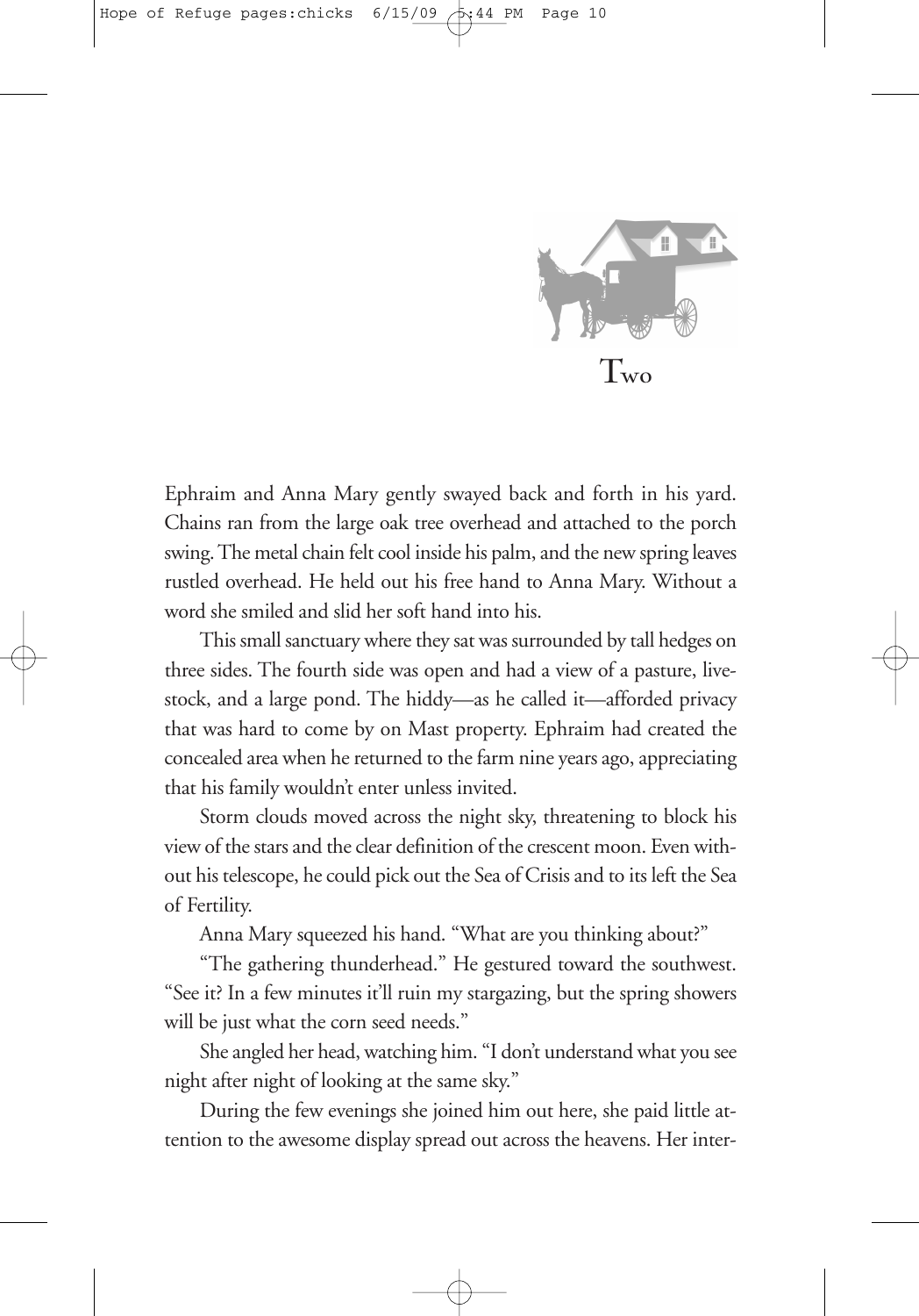est in an evening like this was to try to get inside his head. She wasn't one to say plain out what she thought or wanted, but she prodded him to talk. It tended to grate on his nerves, but he understood.

"Vastness. Expanse beyond the darkness. Each star is a sun, and its light shines like day where it is. I see our God, who has more to Him than we can begin to understand."

She squeezed his hand. "You know what I see? A man who is growing restless with the life he's chosen."

Inside the Amish ways that had called him home years ago, he'd found peace. But at twenty-four she wanted promises. He'd been four years younger than she was now when he began moving about the country, free of all Amish restraints. But when he was twenty-three, his stepmother had called, telling him his *Daed* was ill and the family needed him.

He had to come home. His Daed had caught a virus that moved into his heart and severely damaged it. Ephraim needed to take over his father's cabinetry business and provide for his Daed, pregnant stepmother, and a houseful of younger siblings. It didn't matter that part of the reason he had left was because he disagreed with his father remarrying so soon after his mother died. And here he was, nine years later, still not quite fitting into the role forced upon him.

The sound of a horse and buggy pulling onto the gravel driveway caused him to stand and head that way. Anna Mary followed closely behind. As they crossed through the small opening of hedges, he saw his sister and Mahlon pulling the rig to a stop.

Deborah held up a plate covered in aluminum foil. "Birthday cake." She showed him a knife, clearly hopeful of celebrating this long-awaited day. Mahlon stepped out of the carriage and helped Deborah down.

Ephraim had known today was on its way, but it was hard to believe the time had come to give her what she wanted.

Two years ago, at nineteen, she'd come to him, wanting to talk about marrying Mahlon. Since it wasn't Amish tradition for a girl to ask for her father's blessing, let alone a brother's, it'd surprised him. But he'd found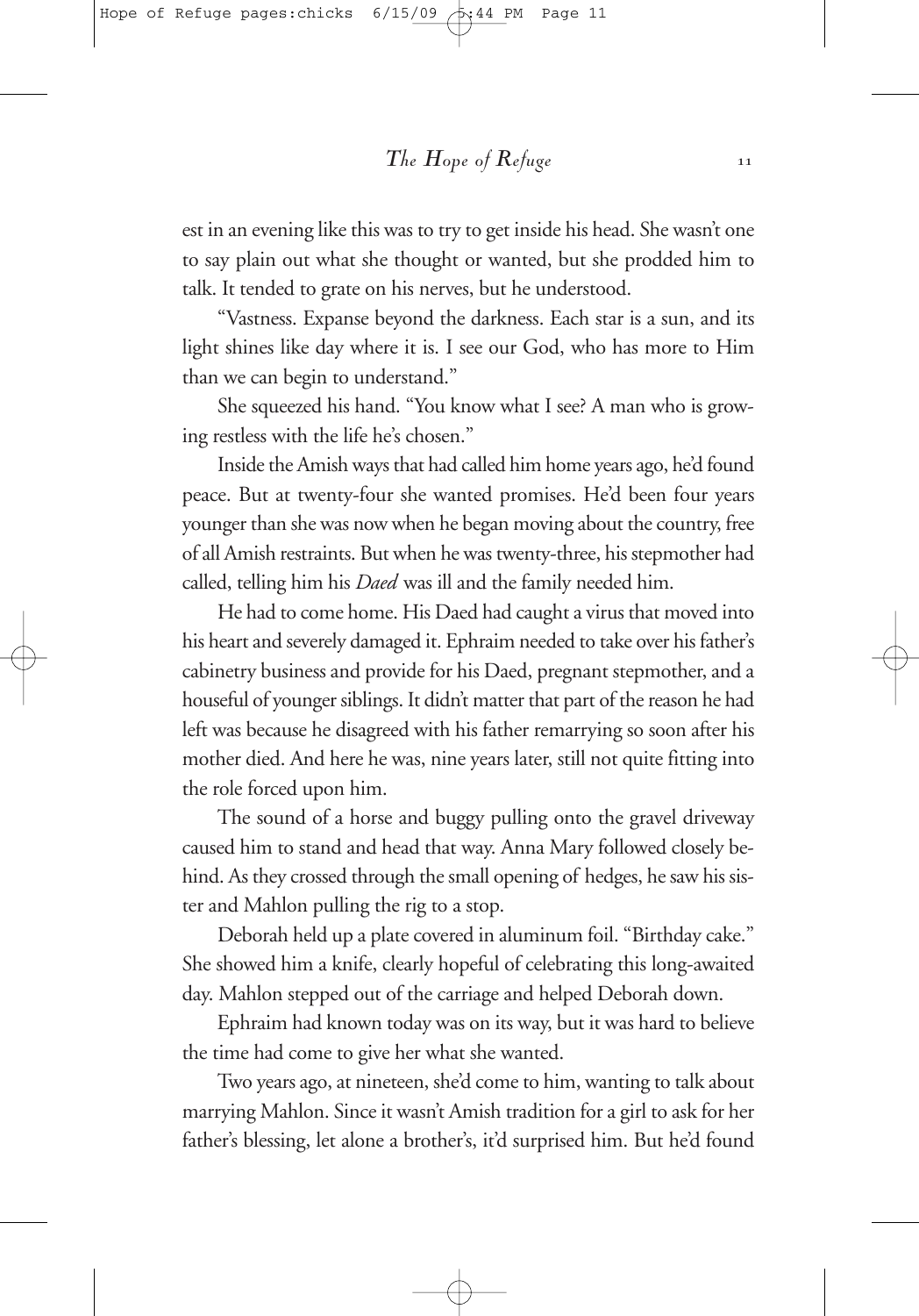himself unwilling to lie to her and yet unable to tell her his concerns, so he had simply told her she needed to wait.Then he'd grabbed his coat and headed for the door…and away from Deborah's mounting frustrations.

But she'd followed him. "Ephraim, we aren't finished talking about this."

He'd slid into his jacket. "Actually, I think we are."

The disappointment in her face had been hard for him to ignore.

"Until when?" she'd asked.

Convinced a couple of years would be enough, he'd said, "When you turn twenty-one."

If she'd decided to ignore him on the matter, he couldn't have stopped her. But she'd thought his only reason for telling her to wait was that the family needed her, so she'd done as he'd wanted without question.Today she turned twenty-one, and she'd just spent most of the day celebrating her good fortune with Mahlon and his mother, Ada. Sometimes Ephraim wasn't sure who Deborah loved the most—Mahlon or Ada.

But his sister stood in front of him now, hoping he'd say she was free to marry during the next wedding season. He glanced to Anna Mary, who waited quietly. Her eyes radiated trust in him and hope for Deborah and Mahlon.

Ephraim had two sisters between his and Deborah's age, but they'd married a few years back and moved to Amish communities in other states. When it came to marriage, no one had interfered with their desires.

In spite of his remaining reservations, Ephraim motioned. "*Kumm* then, and I'll light a fire and brew us some coffee. Then we'll talk."

Deborah passed the cake to Mahlon and mumbled something about the dessert that made Anna Mary laugh softly.

A horn tooted, causing all of them to pause. A car pulled into the driveway behind Mahlon's carriage, and Robbie rolled down the window. "Hey, I took my truck in like we talked about, but the mechanic has to keep it for a few days. Do I need to rent one to drive you to a job tomorrow?"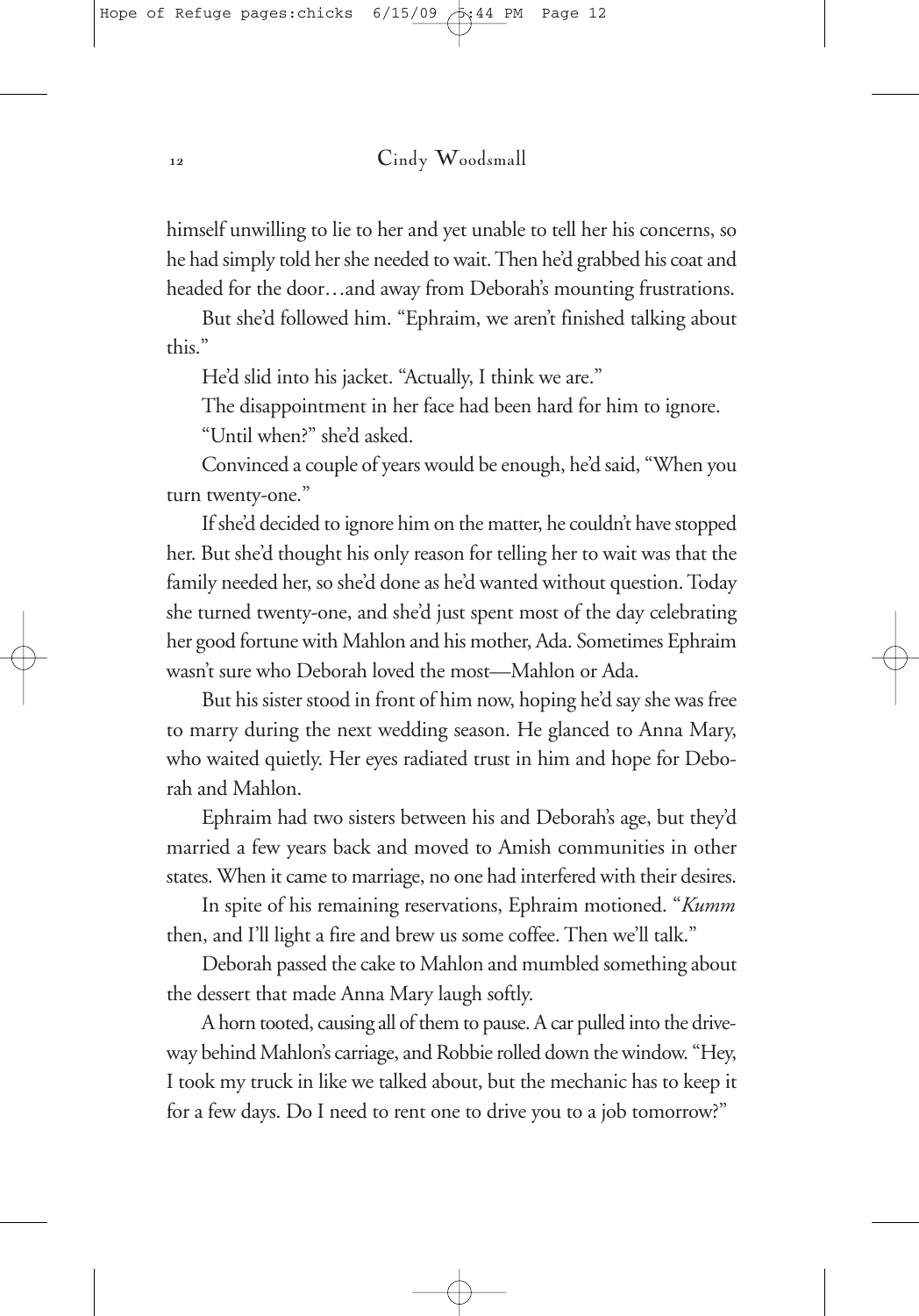Ephraim shook his head. "No. Mahlon and I'll load a wagon and hitch horses to it. We're putting in cabinets at the Wyatt place about three miles from here. I have work lined up at the shop for you and Grey."

"Ah, you must've known."

"*Ya.* When you mentioned the mechanic, I rearranged the schedule. It seems every time you get work done to make your truck run better, it doesn't run at all for a while. If it's not ready by Tuesday afternoon, we'll have to rent one. We've got a job in Carlisle on Wednesday. You know, I never have mechanical problems like this when I take my horse in to the smithy."

A toothy grin covered Robbie's face. "The truck should be ready before then. I gave the mechanic the shop's phone number and told him to call us as soon as it's ready." Robbie motioned toward Mahlon. "So you'll go with the big boss, and I'm working with the foreman. They don't intend for us to have any horsing-around time, do they?"

"They never do," Mahlon scoffed.

Robbie laughed and started backing out of the driveway. "I'll see you guys in the morning."

"Sure thing." Ephraim turned his attention back to the group. "Anyone besides me ready for some cake?"

Deborah smoothed the folds of her apron. "Well…I'm more interested in talking to you about what we came here for."

Ephraim nodded. Mahlon had set his cabinetry work aside and left the shop hours earlier than usual today. Unfortunately, it seemed that Mahlon found it too easy to leave work behind and go do whatever pleased him on any given day, regardless of how much Ephraim needed him. But his sister's love for Mahlon never wavered, and it was time Ephraim trusted her instinct.

Mahlon looked a bit unsure of himself. "She's twenty-one today."

"So she is." Ephraim shook his hand, silently assuring him he'd ask for no further delays. "Then it's time plans were made."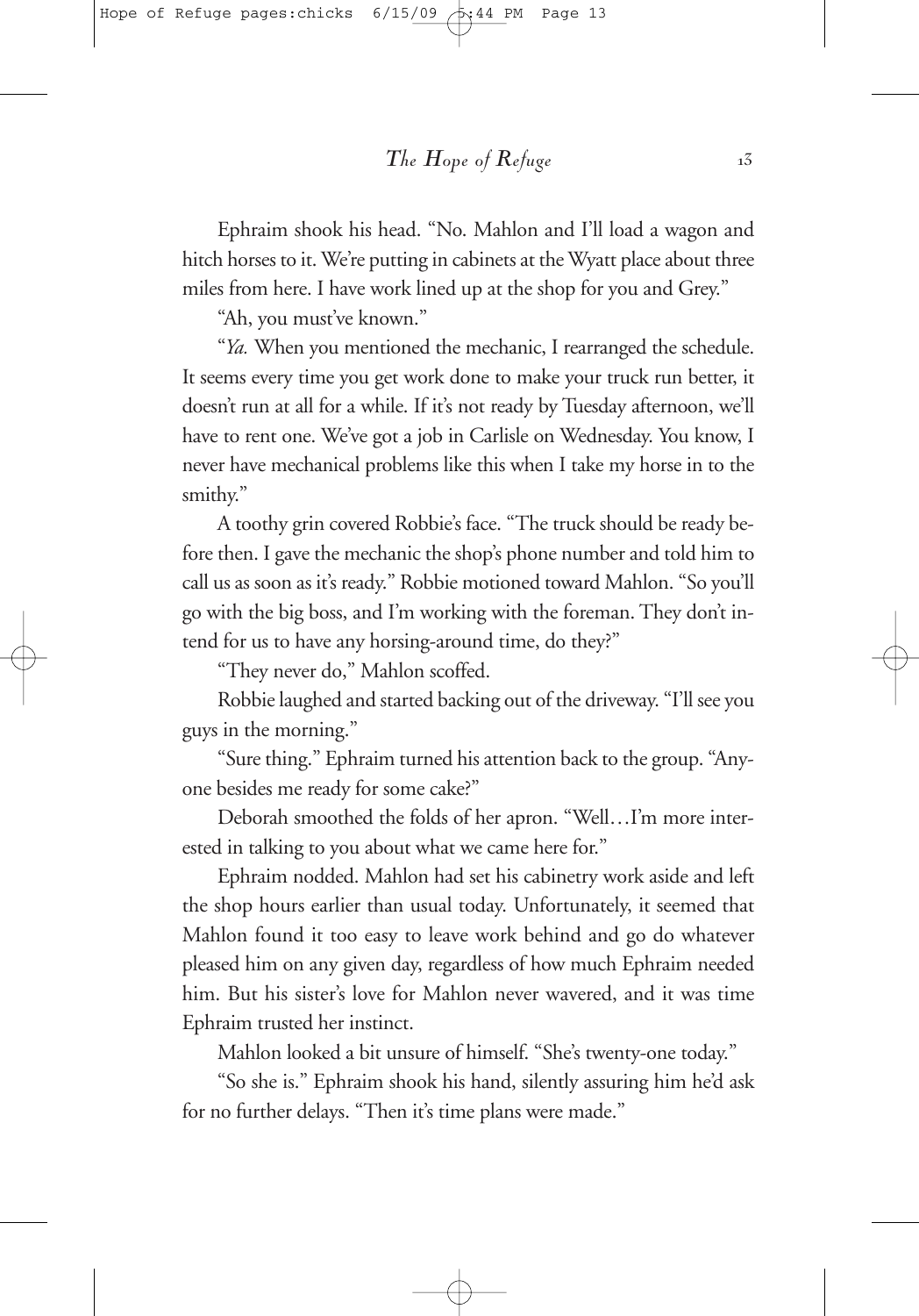Deborah threw her arms around Ephraim's neck. *"Denki."*

Her thank-you was unnecessary, but he returned the hug. *"Gern gschehne."*

Shereleased him and hugged Anna Mary, both of them smiling and whispering excitedly.

"Ephraim?" His stepmother's voice called to him.

He looked back toward his Daed's house and saw Becca crossing the field that separated their home from his. Between business and family, some days he didn't get a break. But he'd put boundaries around parts of his life, and that helped. Of his family members, only Deborah was allowed to enter his home at will, because she tended to ask for very little and always did something helpful—like cook supper or wash dishes.

"Is Simeon with you?" Becca hollered.

"I haven't seen him since before suppertime." But he knew he wasn't far. His brother had a secret—an innocent kind that eight-year-old boys liked to keep.

She continued toward them, and they moved to meet her halfway.

"He's been missing since then." Her hands shook with nervousness as she wiped them on her apron. "This is the third time in two weeks he's disappeared like this. You have to put a stop to this, Ephraim, before he lands your father in the hospital again. He just doesn't seem to understand how frail his Daed is."

"Does Daed know he's missing?"

Becca shook her head. "Not yet. I hope to keep it from him. And when Simeon gets home, I'm tempted to send him to bed without supper."

"Don't say anything to Daed. Simeon's not far. When I find him, I'll see to it he doesn't do this again."

"Denki." Without another word she left.

Mahlon looked across the property. "You want help, Ephraim?"

"No sense in that. Just stay here and help Deborah get a fire going in the cookstove and a pot of coffee on to percolate." Helooked to Anna Mary. "I'll be back shortly."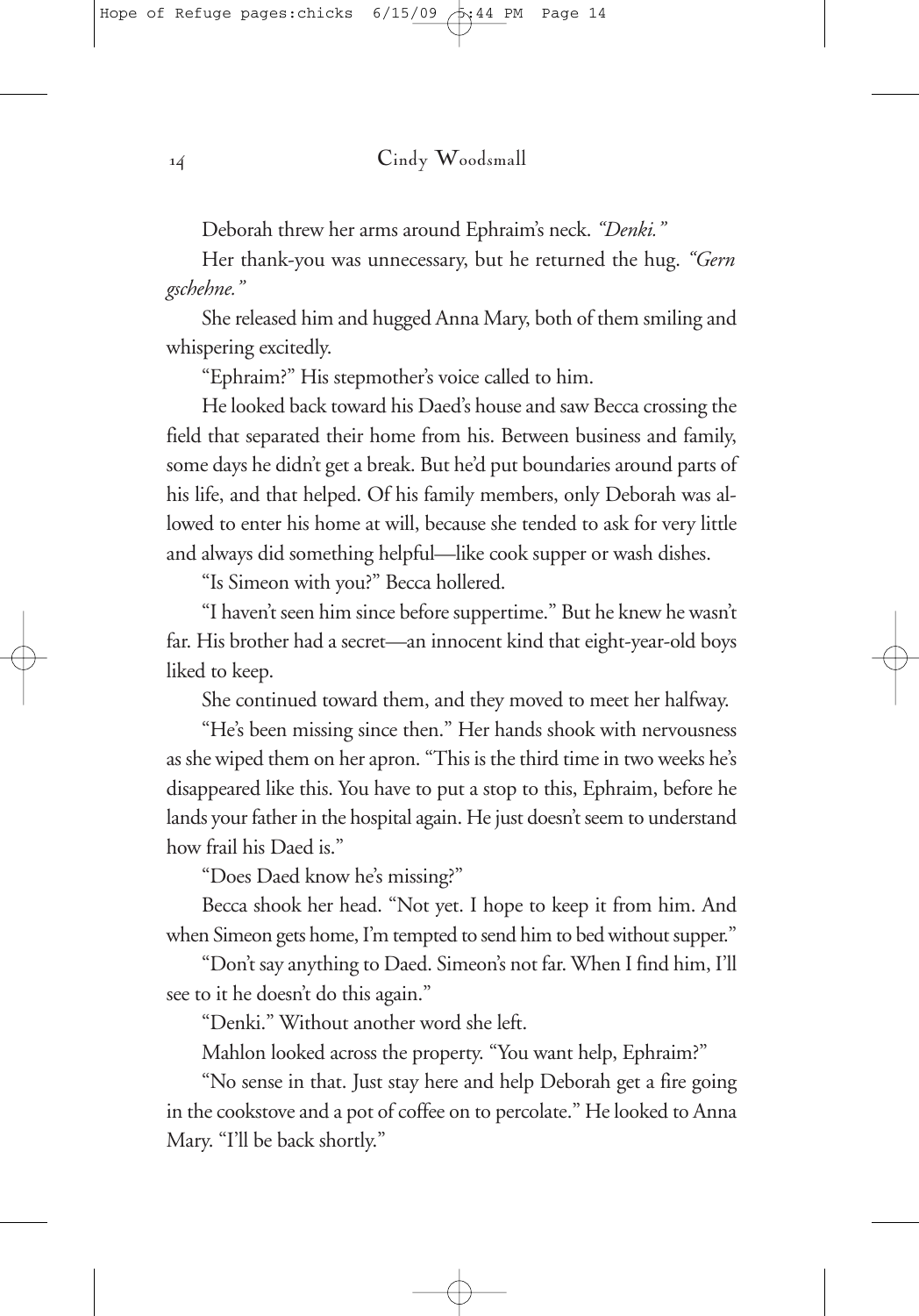"If you don't take too long, we'll save you some cake." Anna Mary cocked an eyebrow, mocking a threat. He suppressed a smile and mirrored her raised eyebrow.

He started to leave when he thought of something. He pulled a large handkerchief from his pocket. "Can I take a piece of that with me?"

"Does this mean you're planning on being gone too long?" Anna Mary removed the aluminum foil.

His eyes met hers, and he chuckled.

Deborah cut a slice of cake and laid it in the handkerchief. "Here you go."

"Denki."

Mahlon chuckled. "You gonna bribe the boy to come home?"

"Something like that." Ephraim slid the squishy stuff into his baggy pocket. "Be back soon." He strode off toward the back fields.

He walked between the rows of freshly planted corn and onto what hestill referred to as Levina's land. Although she'd not been related to his family, Levina had always been like a grandmother to him. When she passed away, he bought the old place, mostly because it connected to the property where he'd built his home.

Under the gentle winds of the night, thoughts of his life before his father's illness nagged at him. When he'd been called to come home, it gave him a reason to leave a world that offered as many different types of imprisonment as it did freedoms. But what bothered him was that each year since he'd returned, his family seemed to need him more, not less.

When he walked down Levina's old driveway, his attention lingered on the conjoined trees that stood nearby—full of majesty and recollections. Habit dictated that herun his hand across the bark as he passed by. Just one touch caused a dozen memories.

Flickers of dim light shone through the slits in the abandoned barn, and he was confident he'd found his brother—half brother, actually. After he crossed the road, he pushed against the barn door, causing it to creak as he opened it.